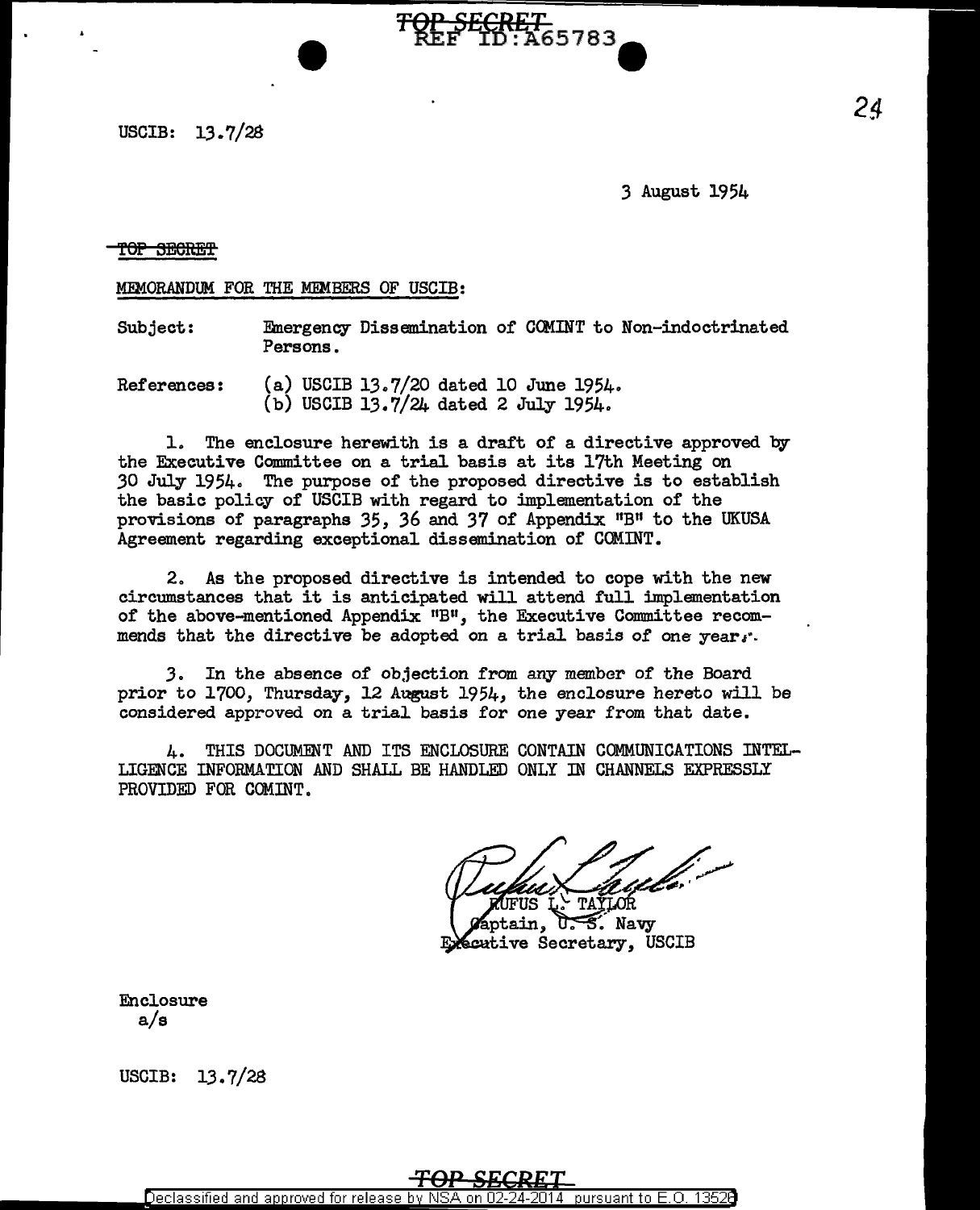USCIB DIRECTIVE NUMBER  $15$  (CIBD  $#$  15 ) (Approved by USCIB on )

I

TOPREFCRET, A65783

# EMERGENCY AND OPERATIONAL DISSEMINATION OF COMINT'

# I. PURPOSE

The purpose of this Directive is to describe the emergency or operational conditions justifying exceptional dissemination of CCMINT and to prescribe the levels at which such exceptional dissemination may be performed and action taken thereon.

# II. DEFINITIONS

A. Disguised COMINT - For the purposes of this Directive, disguised CClUNT is that Category III and II CCMINT from which the codeword has been removed and the subject matter so worded that the information contained cannot be traced specifically to CCMINT by nonindoctrinated persons (including foreign nationals).

B. Suitable Cover - For the purposes of this directive, suitable cover is the existence of substantially similar information based upon a genuine, less sensitive source or an actual situation wherein the intelligence itself can be attributed beyond reasonable doubt to other sources or events by non-indoctrinated persons (including foreign nationals).

#### ቸ<del>ሰ</del>ዎ <del>QFICRET</del>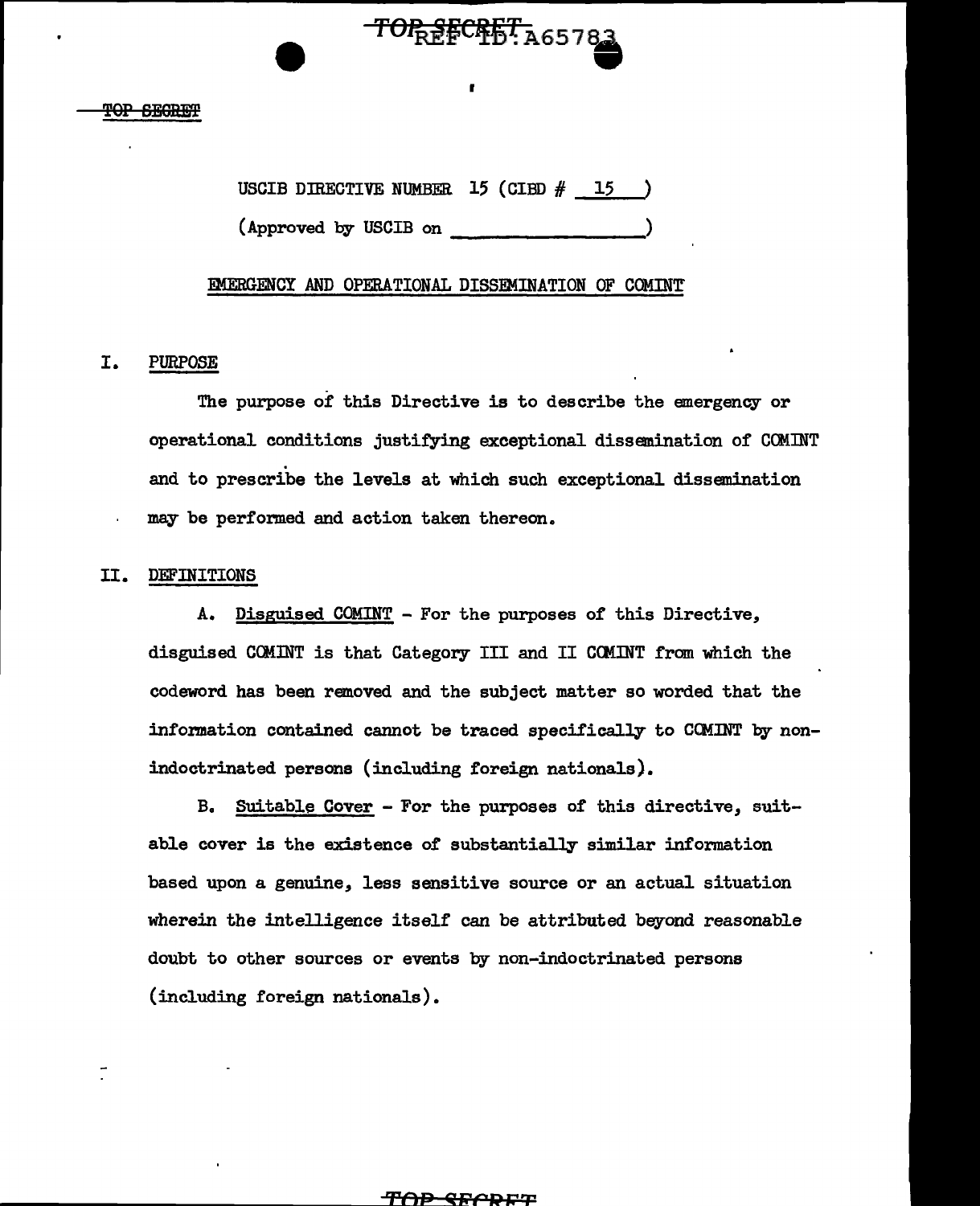#### **TOP SECRET**

# III. SCOPE

This directive is intended to apply only to situations involving Nationals of the United States of America and those countries which collaborate with the United States in CCMINT activities and provides for: (a) exceptional, emergency dissemination and use of ·; Category III and II COMINT where no suitable cover exists and where there is not sufficient time to obtain the decision of USCIB in each case in advance; (b) exceptional operational dissemination and use of certain specified Category II Plain Text where no suitable cover exists; and (c) exceptional dissemination of Category I COMINT to certain allied nationals not included in the scope of this Directive.

#### IV. POLICY

#### A. Category III COMINT

1. Upon determination by proper authority, as indicated below, that a case of extreme emergency exists, in which there is an imminent threat to the vital national interests of the United States, justifying exceptional handling of individual items of Category III COMINT; such COMINT items suitably disguised, may be disseminated to non-indoctrinated persons and/or action may be taken based solely on that COMINT.

- 2 -

Approved by USCIB on  $\frac{1}{2}$  =  $\frac{15}{2}$ 

# $\overline{TOPSEGRET}$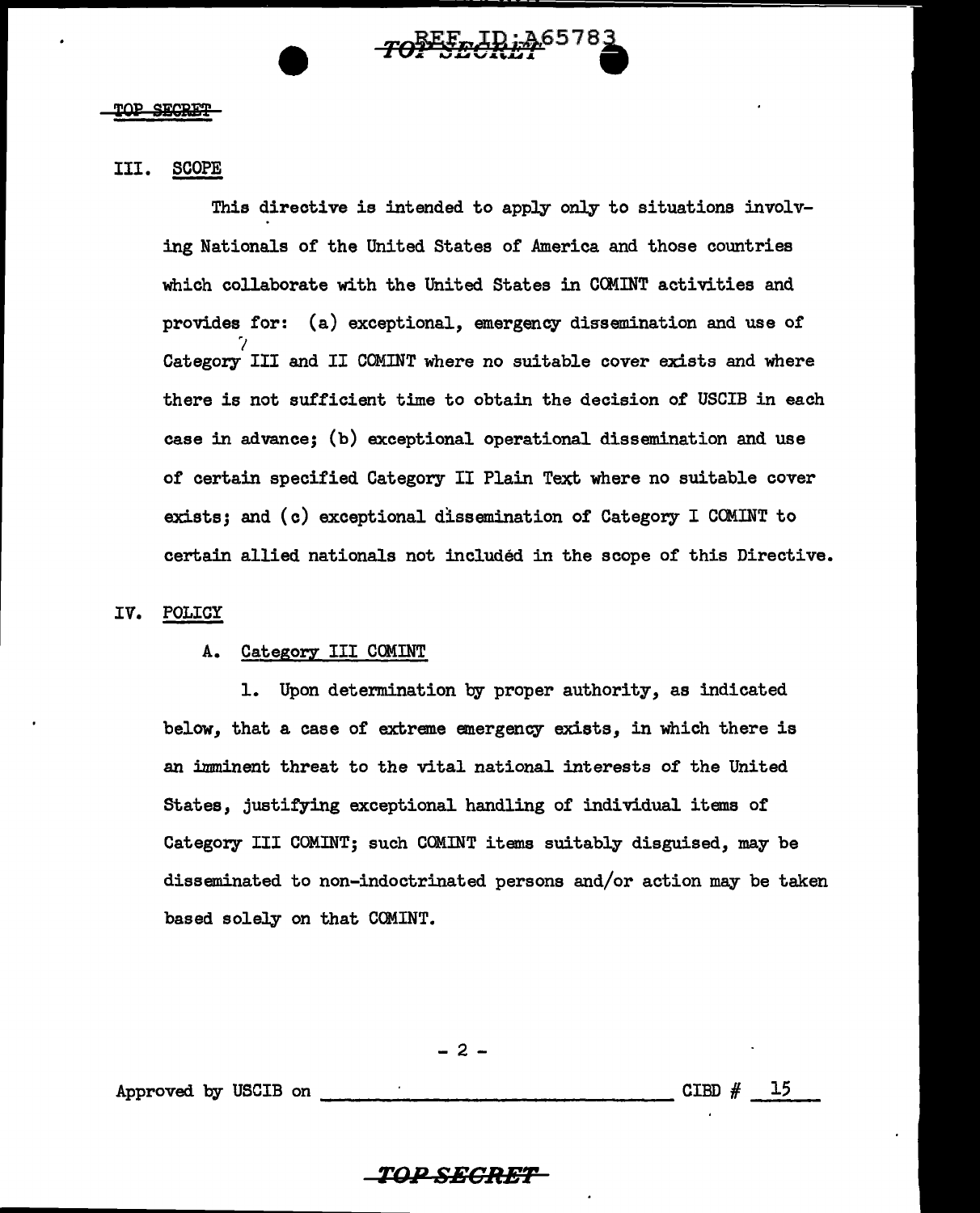#### TOP STORET

2. The lowest level of authority<sup>1</sup> permitted to determine the existence of such an emergency condition are the following<sup>2</sup>:

TOP SECRET A65783

a. Within the military establishment,

(1) Commander of an Army

(2) Commander of a Naval Fleet

(3) Commander of a Numbered Air Force

b. Secretary of State

c. Director, FBI

d. Director of Central Intelligence.

3. The exceptions described in Paragraph 1 above shall be made only upon a determination that the advantages to be gained clearly justify the risk of compromise of the CCMINT source and the extent of the loss which would probably follow such a compromise. In making this determination, due regard shall be given to:

a. The availability of suitable cover.

b. The relative value of the particular CCMINT source involved and the possibility that its compromise may lead to the loss or other COMINT sources, particularly those which are more valuable. In this regard, the CCMINT support unit should

 $-3 -$ 

.Approved by USCIB on  $\frac{5}{15}$ 

# **TOP SECRET**

 $1$  This authority is to be exercised and decisions made personally by the incumbent or in his absence by that person duly authorized to succeed.

 $^2$  Exceptions and limitations to this list shall, in each case, be specifically authorized by USCIB. (See Appendix A for current list of exceptions and limitations to the above list.)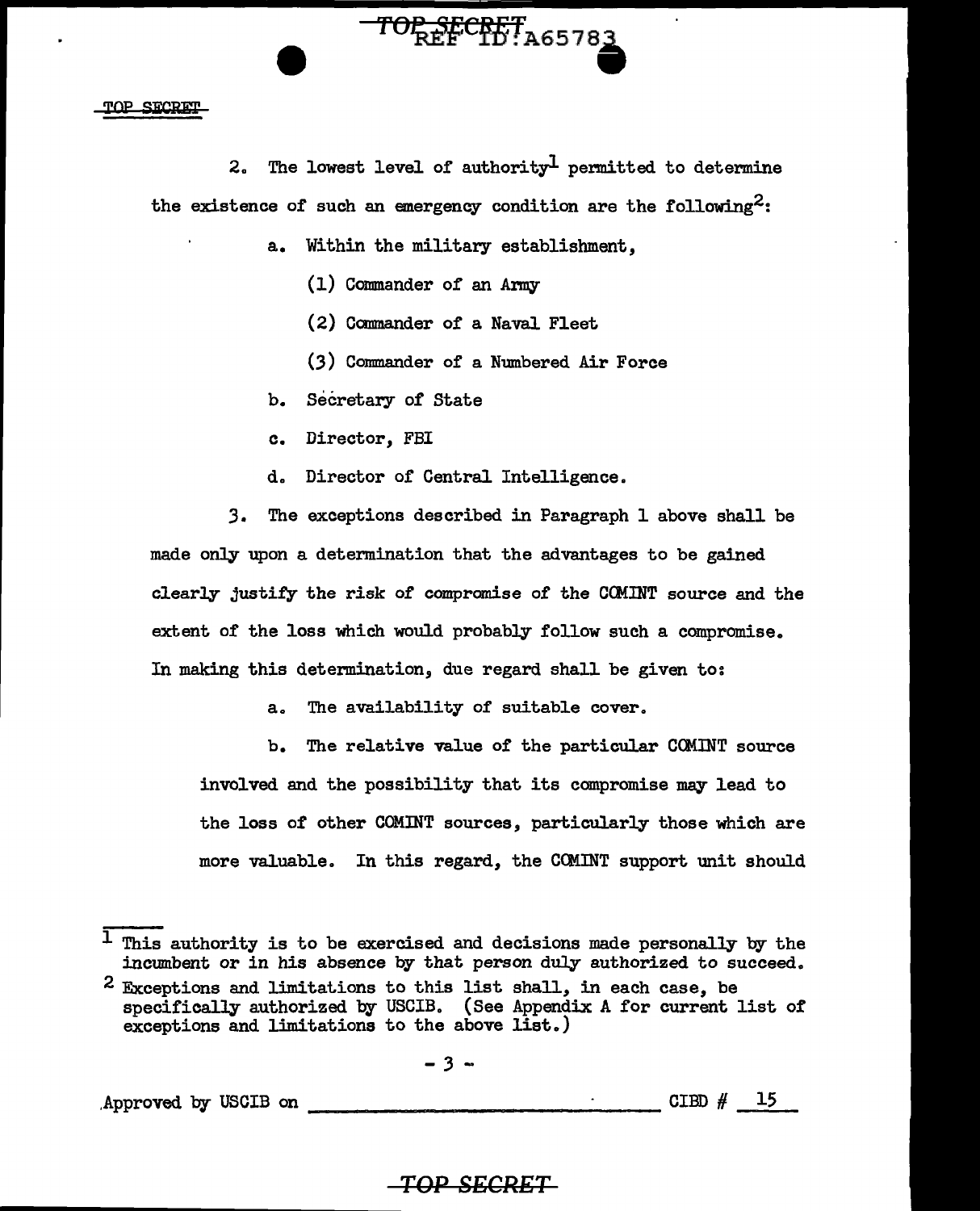be requested. to furnish all pertinent available information that could assist the authority concerned in evaluating the effects of possible compromise.

TOP SECRET A65783

c. The possible repercussions on current and future operations and also on other commands and areas.

B. Category II CCMINT

1. Upon determination by proper authority as indicated below that a case of emergency exists which involves a matter of importance to the national security of the United States (or that conditions outlined in Paragraph A. 1. above exist), justifying exceptional handling of individual items of Category II COMINT; such COMINT items, suitably disguised, may be disseminated to nonindoctrinated persons and/or action may be taken based solely on that CCMINT.

2. The lowest level of authority<sup>1</sup> permitted to determine the existence of such emergency conditions are the following<sup>2</sup>:

- a. Within the military establishment,
	- {l) Commander of an Army Corps
	- (2) Commander of a Numbered ("Two-digit") Naval Task Force
	- (3) Commander of a Numbered Air Force

-4-

Approved by USCIB on --------------CIBD II <sup>15</sup>

÷

# *TOP SECRET*

 $1$  This authority is to be exercised and decisions made personally by the incumbent or in his absence by that person duly authorized to succeed.

<sup>2</sup> Exceptions and limitations to this list shall, in each case, be specifically authorized by USCIB. (See Appendix A for current list of exceptions and limitations to the above list.)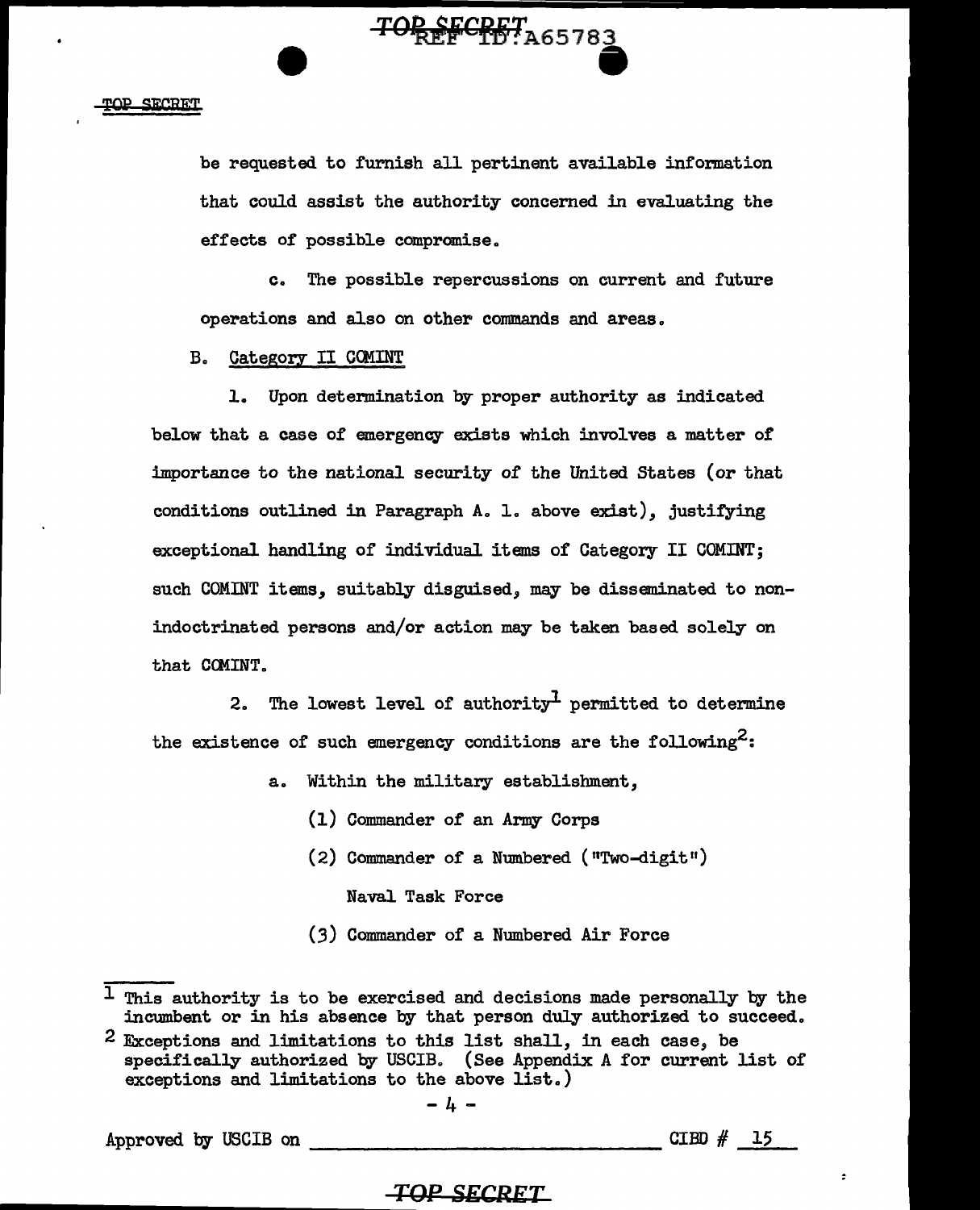#### TOP SECRET

b. Department of State Member of USCIB

**TOt' SECRET** 

REF ID: A657.

PL 86-36/50 USC 3605

 $EQ = 3.3(h)(2)$ 

- c. Director, FBI
- d. CIA Senior Field Representative.
- *3.* Paragraph A. *3.* above applies.
- C. Category II Plain Text (Government, I .... \_\_\_\_ ..... l~d Private

Plain Text Passed on

1. In non-emergency situations and upon determination by proper authority as indicated below, of a matter (subject) of sufficient importance, essential to operations directly related to the security of the United States, justifying exceptional handling of certain Category II Plain Text as specified from time to time by USCIB; such COMINT on that subject may be included in documents and operational directives not carrying a COMINT codeword and/or action may be taken based solely on that COMINT, provided there is adequate reason why the recipients should not be indoctrinated.

2. The lowest level of authority permitted to make the above decision is the USCIB member of each member department or agency ..

3. The exceptions described in Paragraph 1 above shall be made only under the following conditions:

a. All precautions must be taken to ensure that COM.INT does not thereby come to the knowledge of foreign nationals not included in the scope *ot* this Directive;

$$
-5 -
$$

Approved by USCIB on  $\frac{2}{3}$  -  $\frac{1}{3}$  CIBD #  $\frac{15}{3}$ 

# **'fOP SECRET**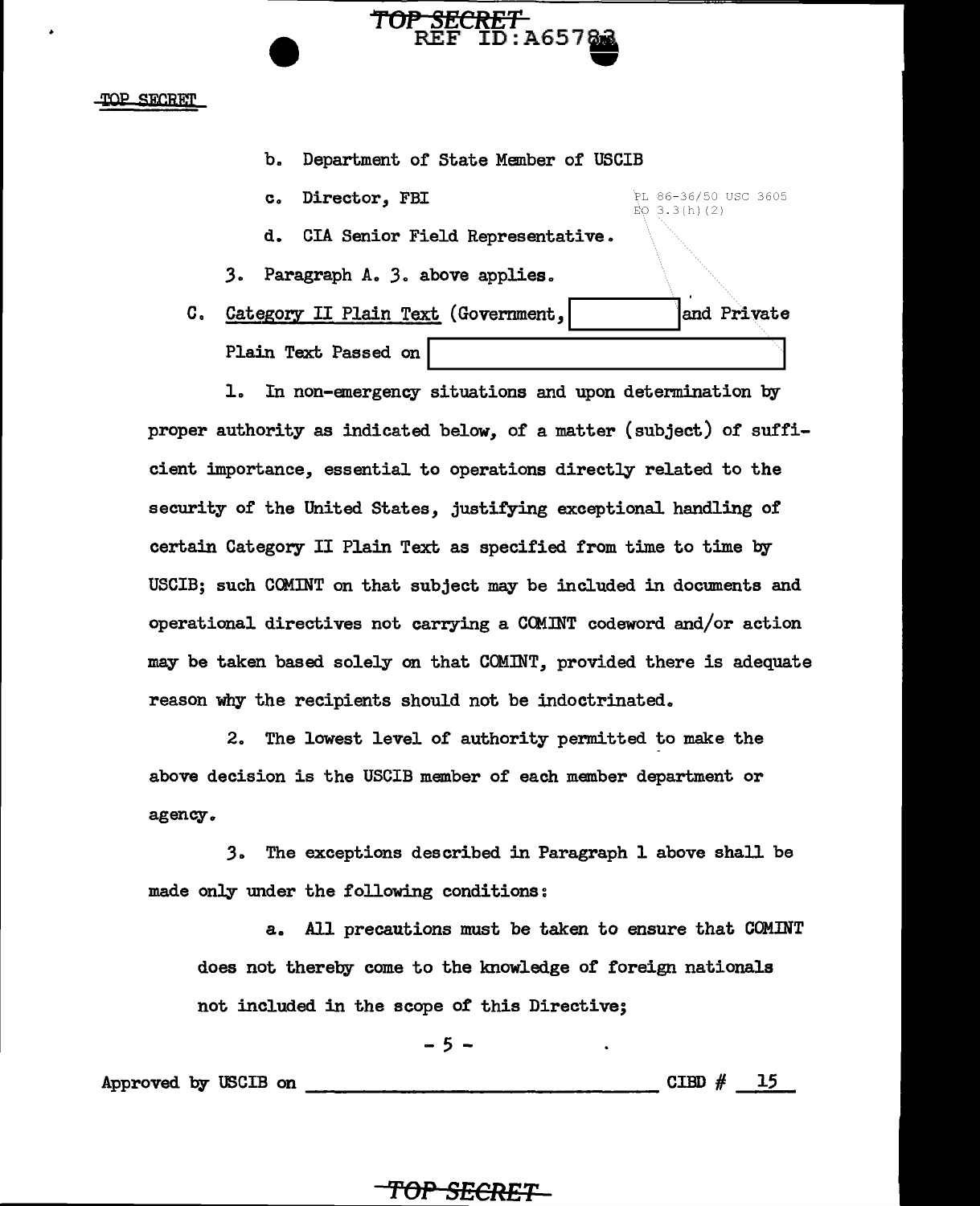'<del>OP SECRET</del>

b. The advantages to be gained are sufficiently great to justify the risk to the OOMINT source;

**83** 

c. The information could reasonably be attributed by non-indoctrinated persons (including foreign nationals) to other sources-agent, attache, defector, and the like;

d. The OOMINT origin of the information is not stated. Whenever possible and plausible, the information shall be specifically attributed to other sources.

D. Category I CCMINT

 $\frac{1}{100}$   $\frac{1}{100}$   $\frac{1}{100}$   $\frac{1}{100}$   $\frac{1}{100}$   $\frac{1}{100}$   $\frac{1}{100}$   $\frac{1}{100}$   $\frac{1}{100}$   $\frac{1}{100}$   $\frac{1}{100}$   $\frac{1}{100}$   $\frac{1}{100}$   $\frac{1}{100}$   $\frac{1}{100}$   $\frac{1}{100}$   $\frac{1}{100}$   $\frac{1}{100}$   $\frac{1$ 

1. Upon determination by proper authority that a requirement exists, during active hostilities or in the case of an emergency involving a matter of importance to the national security of the United States, Category I COMINT may be disseminated to nationals of countries who are engaged directly with the United States in these hostilities or are allied directly with the United States in dealing with the emergency concerned.

2. The lowest level of authority<sup>1</sup> permitted to determine such a requirement are the following<sup>2</sup>:

a. Within the military establishment,

(1) Commander of an Anny Division

- 6 -

Approved by USCIB on --------------- CIBD # \_l\_.5..\_\_

# *TOP SECRET*

 $\frac{1}{1}$  This authority is to be exercised and decisions made personally by the incumbent or in his absence by that person duly authorized to succeed.

<sup>2</sup> Exceptions and limitations to this list shall, in each case, be specifically authorized by USCIB. (See Appendix A for current list of exceptions and limitations to the above list.)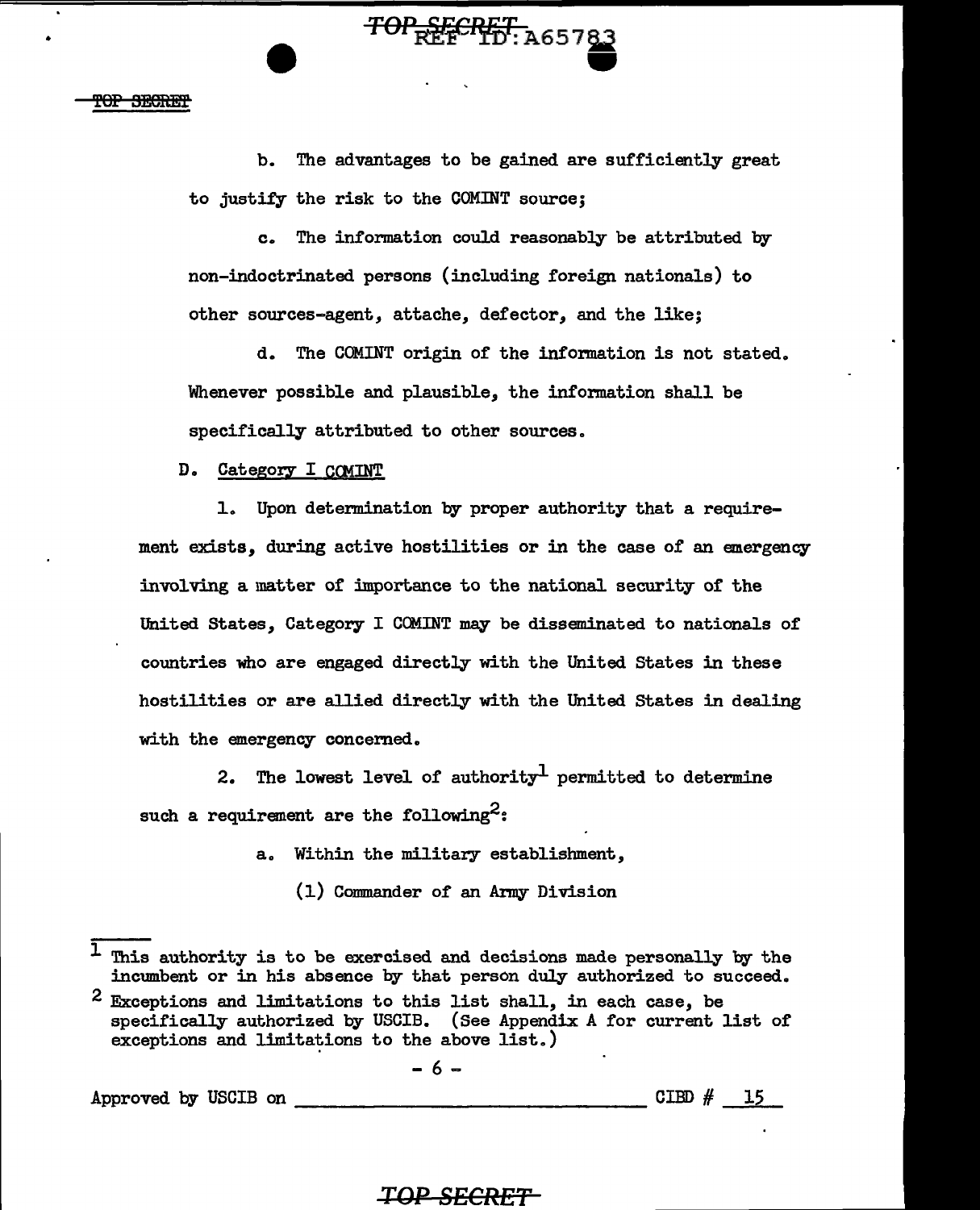# **SECRET**

(2) Commander or a Nava1 Task Group

TOP SECRET A65783

- (3) Commander of an Air Division
- b. Department of State Member of USCIB
- c. FBI Member of USCIB
- d. CIA Senior Indoctrinated Field Representatives serving under USCIB Member.

*3.* Whi1e it is desirable to keep Category I COMINT in COUNT channels, it may be disseminated to U.S. recipients in accordance with the rules governing intelligence materials of similar classification.

4. It is recognized that the exceptional. dissemination authorized above will involve loss of control by COMINT authorities, but every effort shall be made to ensure that the following provisions are enforced to the maximum extent possible:

a. Whenever Category I COMINT is to be transmitted by a means exposed to interception, it shall normally be transmitted in an appropriate cryptographic system. It may be transmitted in plain 1anguage only when there is no suitab1e means of' secure communication available and when there is an urgent operational need to do so. Whenever possible such plain language transmissions shall be in the form of operational orders so worded that the subject matter cannot be traced specifically to its COMINT origin.

-7-

Approved by USCIB on --------------- CIBD # <sup>15</sup>

# *ror* **SECRB'F**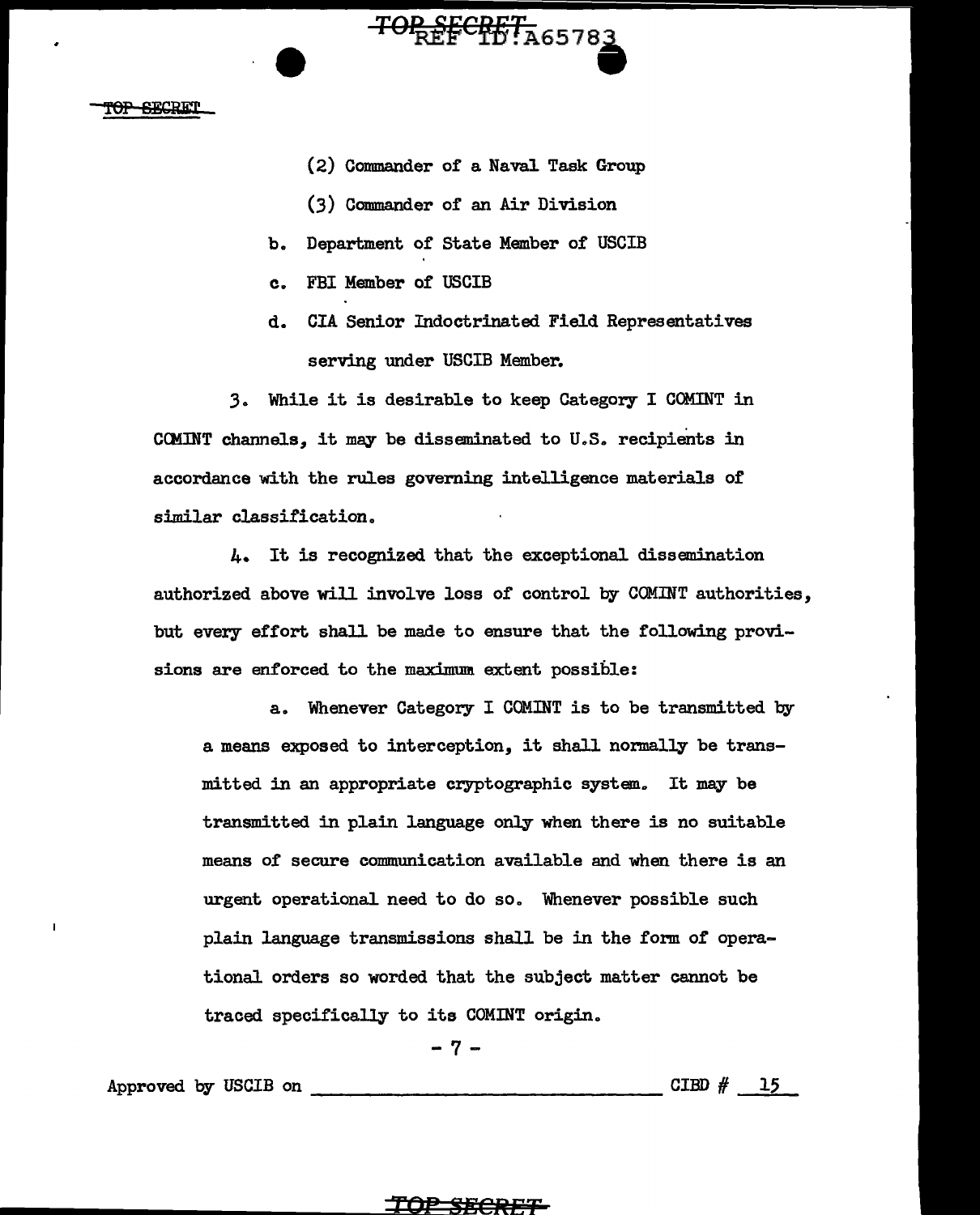#### TOP SECRET

"

b. In taking action based on Category I COMINT, care shall be taken not to risk the COMINT source unnecessarily. Whenever possible, efforts shall be made to devise a suitable cover.

REF ID:A65783

**TOP SECRET** 

### V. PROCEDURES

A. USCIB member departments or agencies taking action under any of the provisions outlined in Paragraph IV. A. or B., above, will, in each individual case, immediately furnish a report of such action, through appropriate channels to the Executive Secretary, USCIB. This report shall contain a statement of circumstances and an identification of each individual Category III COMINT item involved. When Category II COMINT is involved a general description of its extent and nature will suffice.

B. 'Wherever Category II Plain Text is used as permitted in Paragraph IV. C. above, an immediate report of such use shall be made to the Executive Secretary, USCIB. This report will include identification of the CCMINT material used.

C. A copy of such implementing directives as are· issued by individual USCIB member departments or agencies shall be furnished the Executive Secretary, USCIB for study and retention.

D. The Executive Secretary, USCIB, shall inform other USCIB members of action reported in accordance with this directive and, in addition, shall inform foreign COMINT boards of action reported in accordance with Paragraphs IV. A. and B. above.

- 8 -

Approved by USCm on -------------- CIBD # <sup>15</sup>

# *TOP* **SECR£'f'**